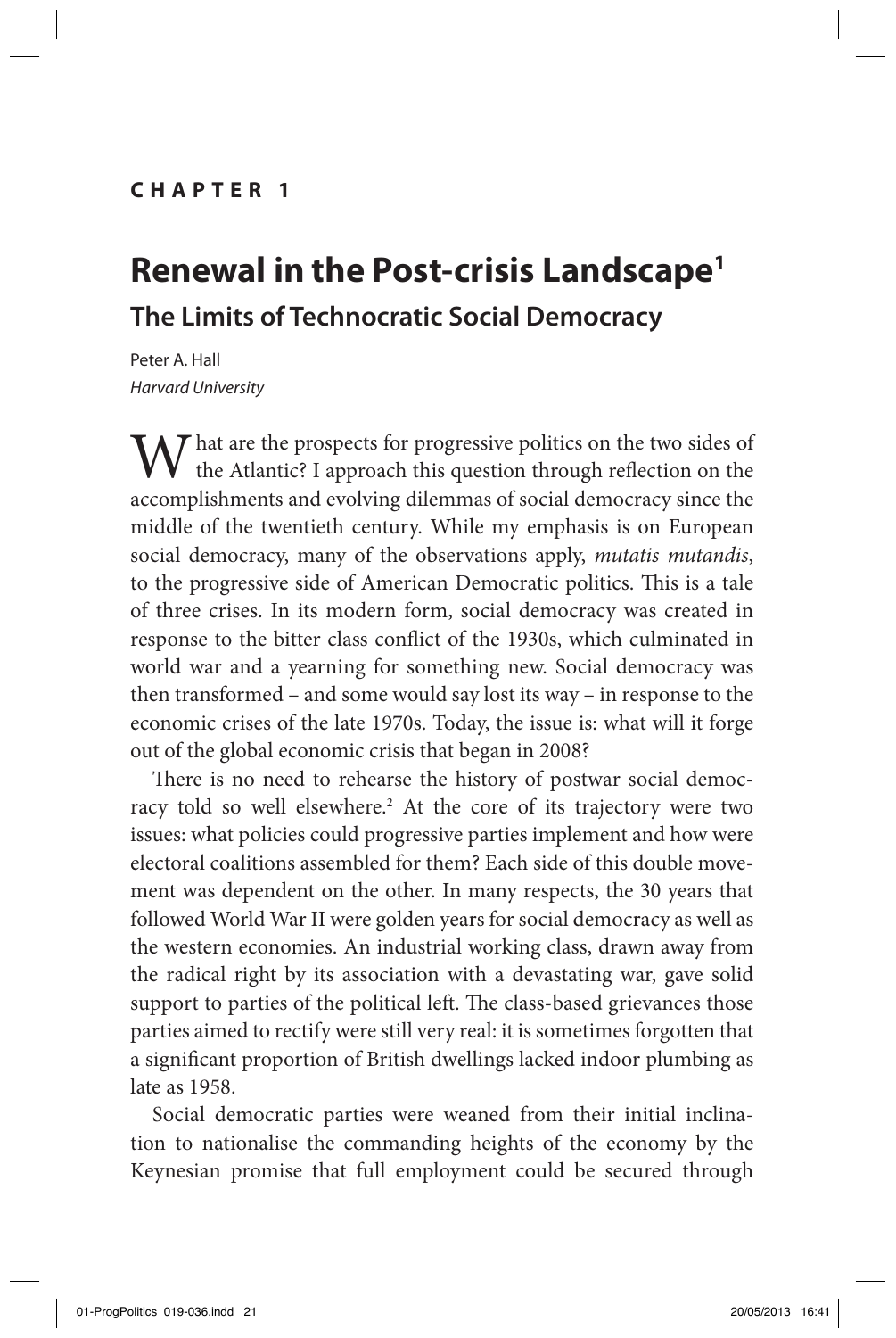### **22** Progressive Politics after the Crash

macroeconomic management. In conferences from Blackpool in the UK to Bad Godesberg in Germany, they devoted themselves to building full-employment welfare states founded on social and educational policies that T.H. Marshall could legitimately describe as 'class abatement'.3 Many of those policies were also vehicles for cross-class coalitions that sustained social democracy, as growing employment in services and the public sector transformed the occupational structure.<sup>4</sup>

By the 1960s, social democratic parties were exploiting a modernisation paradigm, popular in the public sphere as well as in social science and notable for its faith in the capacities of states to improve society. The election of Harold Wilson in 1964 on a promise to transform Britain in the white hot heat of the scientific revolution was the high-water mark of a modernist vision that saw democratic states as vehicles for harnessing scientific knowledge to a popular will, whose vanguard social democracy could legitimately claim to represent.5

Although this vision was fraying around the edges by the 1970s, in the face of student revolts and a New Left more *autogestionnaire* than statist, it was dealt a mortal blow by the failure of governments to restore economic growth after the stagflation that followed the oil-price shocks of 1973–4. Virtually every government in office during this period was defeated at the next election; but social democracy suffered the most, because the apparent failure of Keynesian policies, often tied to state-led income policies, inspired a deep disillusionment with state intervention, tantamount in some countries to a crisis of legitimacy for the state.<sup>6</sup> Seeking a solution to persistently high rates of unemployment, as well as ways to absolve governments of responsibility for it, political elites on both the left and right turned towards market-oriented approaches to economic management. With the elections of Margaret Thatcher in 1979 and Ronald Reagan in 1980, an emphasis on the efficiency of markets became the hallmark of a neo-liberal era that was to last for 30 years.<sup>7</sup>

## **The Legacy of Neo-liberalism**

Despite some landmark events, including the election of the first socialist governments in Fifth Republic France and postwar Spain, the neo-liberal era has been a troublesome one for social democracy and progressive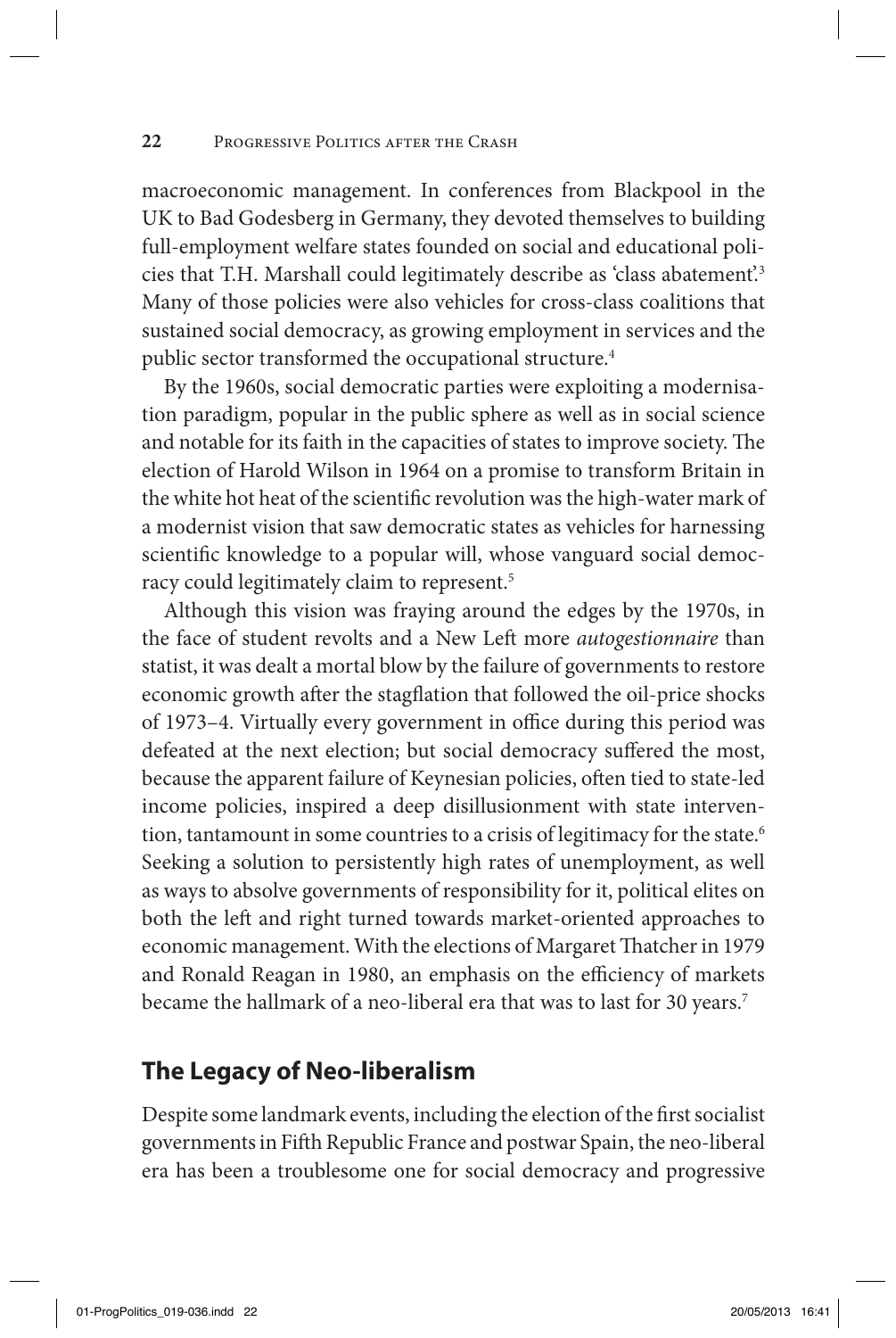democrats. To some extent, social democracy was the victim of its own success. With the establishment of generous social programmes, the most appealing item in its platform was firmly in place by the early 1980s, when declining rates of growth diminished the scope for further expansion.<sup>8</sup> The question 'what's next?' has never been fully answered. Three decades of prosperity augmented by this social safety net reduced the incidence of abject deprivation, which had lent an edge to postwar politics and blurred the boundaries of social class that were central to the appeal of many social democratic parties.<sup>9</sup>

By the early 1980s, the traditional class cleavage was also cross-cut by a values-cleavage that ranged the younger generations of many western societies committed to post-materialist values against others (often older or less educated) inclined to defend traditional values.10 Progressive parties rose to this challenge by embracing post-materialist positions and recruiting more white-collar workers and professionals, rendering class dealignment more or less complete. However, these moves left blue-collar workers with traditional values without a natural home, creating an electoral opening for radical right parties in Europe and groups such as the 'moral majority' in the US. From the early 1980s, for instance, the Front National party has commanded a fairly consistent 15–18 per cent of the vote in France, and sometimes a plurality of the votes from the manual working class.

More ominously, the traditional patterns organising political thinking have become disorganised. For instance, in France, the country that invented the left–right spectrum, barely more than half the voters are now willing or able to place themselves on that spectrum. To some extent, this reflects the policy choices made by social democratic governments in recent decades. Their platforms moved in neo-liberal directions and, even when their rhetoric remained leftist, their policies often were not (see Figure 1.1). In Europe, much of the impetus came from the Single European Act of 1986, which turned the European Commission into an agent for market liberalisation; and, even as they inveighed against globalisation, many social democratic governments implemented its European equivalent.<sup>11</sup> It is not surprising that voters were confused.

In this context, with no lodestone other than a concern to ensure the least affluent were not further disadvantaged, social democratic parties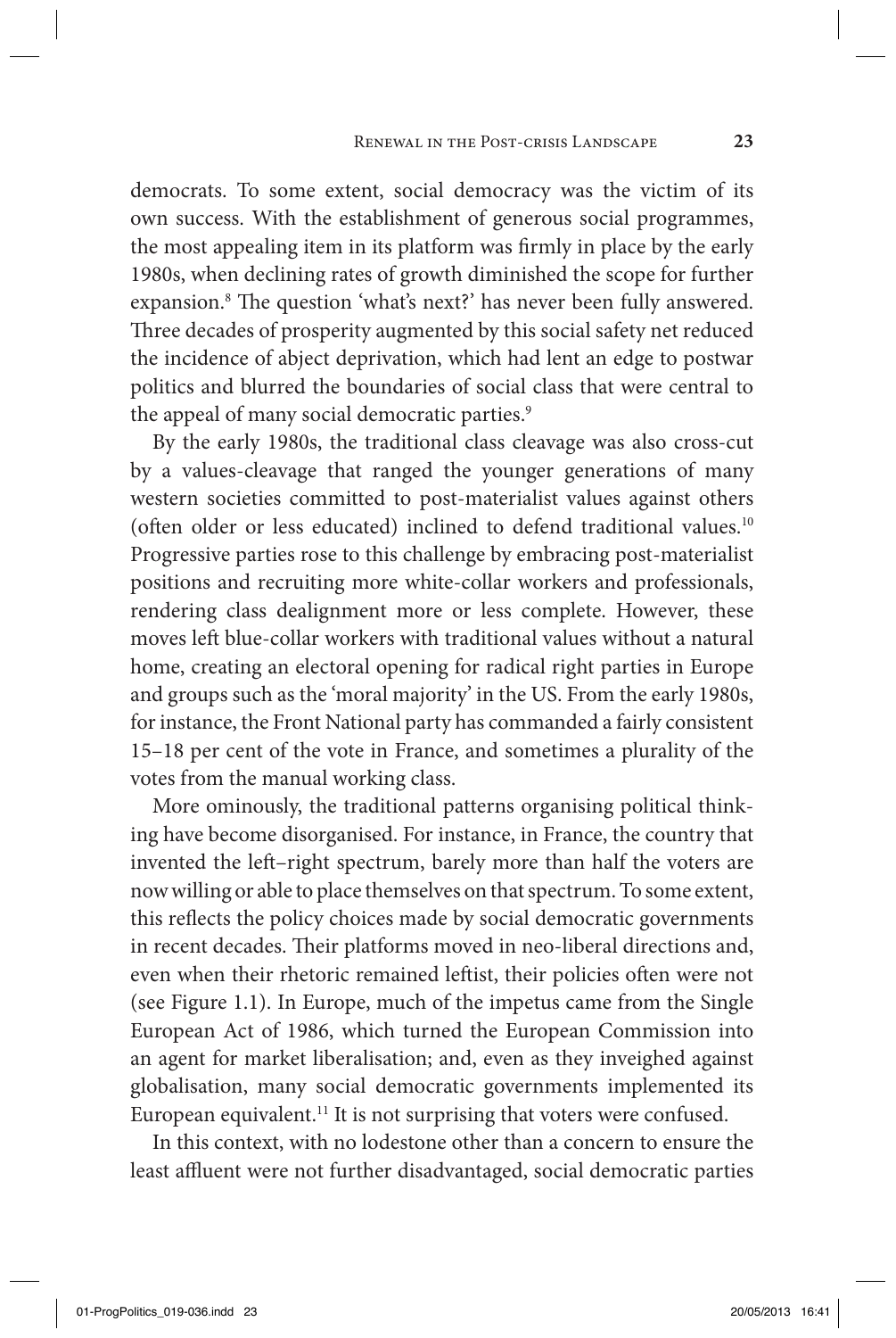

FIGURE 1.1 Movement of party platforms in 18 OECD countries between 1945 and 2005. Higher values on the y-axis indicate more neo-liberal positions on eight economic items in party platforms. The 'lower house (CMP)' line represents averages value for economic ideology weighted by share of seats. The dotted line is left–right orientation of legislature by share of seats.

*Source:* Courtesy of Torben Iversen, 'Class politics is dead! Long live class politics! A political economy perspective on the new partisan politics', *APSA-CP Newsletter* 17/20  $(2006)$ , pp. 1–6.

made heroic attempts to distinguish themselves from their conservative counterparts. In some cases, these efforts were largely rhetorical. Declaring himself in favour of a 'market economy' without a 'market society', Tony Blair tried to define and defend a Third Way in the UK.<sup>12</sup> Social policy was relabelled 'social investment' and the kinds of sums once spent on industrial policy were devoted to more or less active manpower policy in many parts of the continent.<sup>13</sup> Ironically, social policies once designed to reduce the dependence of workers on markets were reoriented to ensuring that workers entered labour markets and had the skills to do so.<sup>14</sup> However, the era also saw some distinctively social democratic accomplishments, especially with regard to the distribution of income. The French socialists, for example, made taxation more progressive in order to expand social spending; and, even though high incomes rose dramatically, the British Labour Party kept the gap between low and median incomes narrow, while parties in Spain and Portugal built modern welfare states.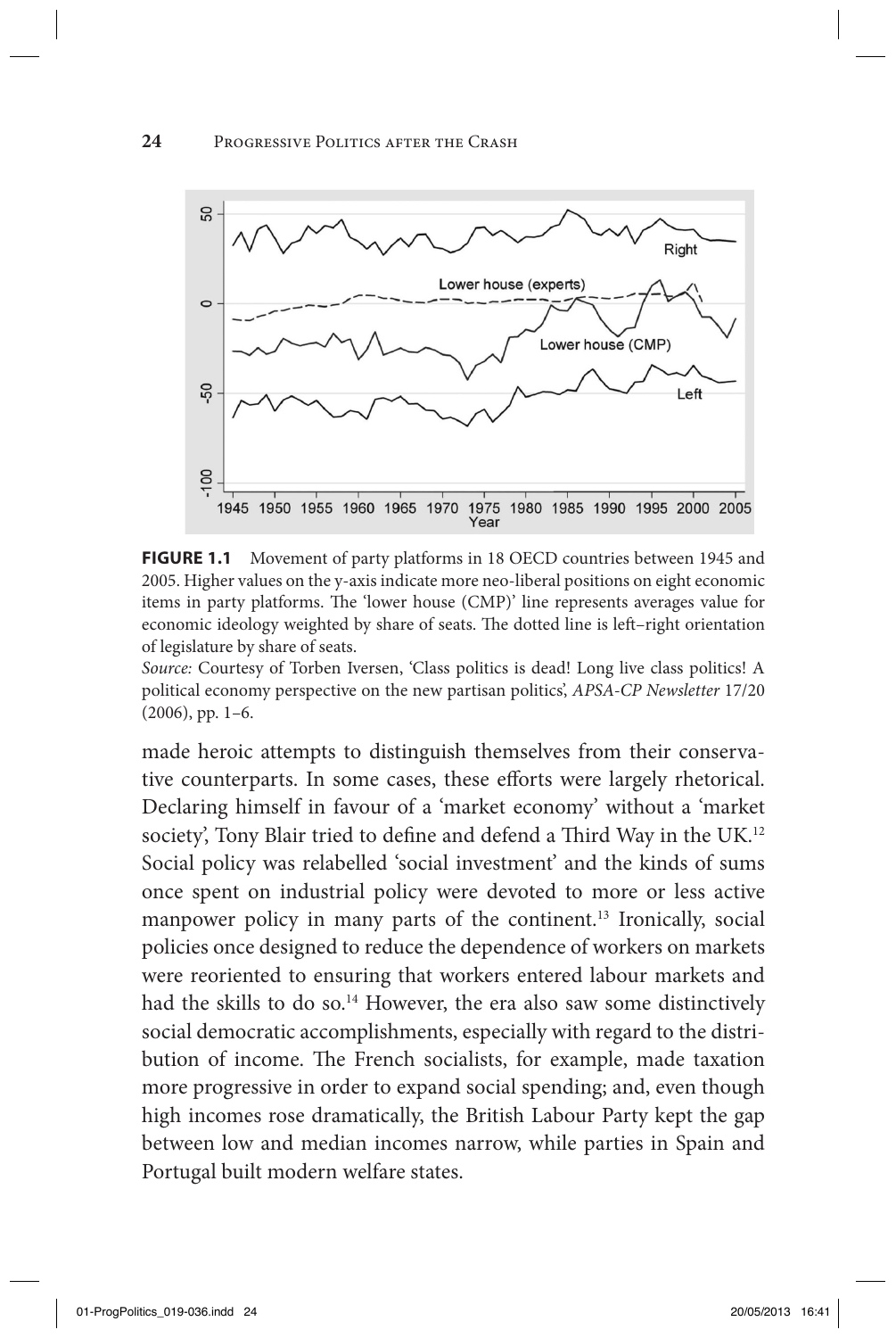# **Fear of Falling**

A decade after the turn of the millennium, however, the distinctiveness of what social democracy offers and who supports it is less clear than it has been at many previous moments in history. American progressives and European social democrats are seen as competent managers of liberal capitalism, more humane than their opponents, but not animated by especially powerful visions. Paradoxically, to the extent that the position of progressive parties remains distinctive, as in the US, it is largely because their opponents have moved a long way to the right, taking the political spectrum as a whole with them (see Figure 1.2).

Thus, the question is: can European social democrats and American progressives fashion an effective response to the current economic crisis and build from it a durable electoral coalition? The challenges are daunting. In principle, recession should increase support for the social protection offered by parties of the political left, and such trends are visible in European opinion. However, this is no ordinary recession. Several features make it unusually difficult to resolve.



**Figure 1.2** Change in views about the responsibility of government in the US between **<AQ1>** 1987 and 2012, in response to the statement 'It is the responsibility of the government to take care of people who can't take care of themselves.' As explained alongside the original figure, 'Republicans have become less supportive of the social safety net while Democratic views have shown little change.'

*Source:* Pew Research Center, *Trends in American Values 1987–2012* (Washington: Pew Research Center, 2012).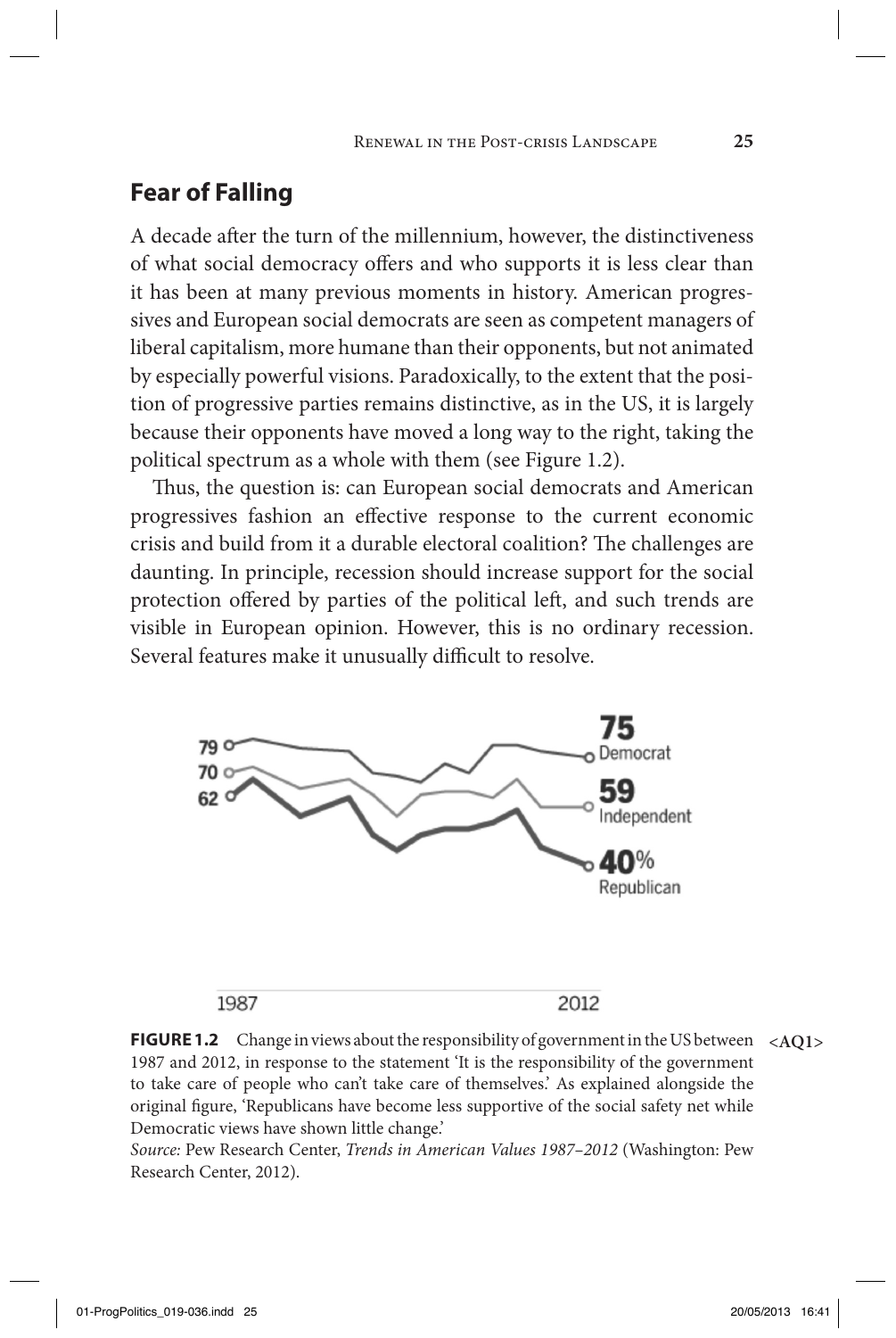### 26 PROGRESSIVE POLITICS AFTER THE CRASH

First, this recession is rooted not in the business cycle but in a debt crisis that was the culmination of several decades of lax regulation that saw vast increases in public- and private-sector debt, accompanied by disproportionate expansion in the financial sectors of some countries.15 Therefore, the problem has become one of securing growth amid deleveraging, in terms that will promote a return to fiscal balance over the medium term. Although growth is by far the best solution to this problem, some (on both the left and right) argue that it demands a politics of austerity.<sup>16</sup>

Second, where banking systems are overextended or levels of public debt are high, governments face pressure from international financial markets for contractionary policies that is difficult to resist. While the image of the Cabinet waiting in the garden of 10 Downing Street to hear whether J.P. Morgan could secure a loan for Britain in 1931 reminds us that this phenomenon is not new, the demands of international finance limit the room for manoeuvre available to many contemporary governments.17

Third, in the eurozone, the problem is complicated by rules that prohibit the European Central Bank (ECB) from purchasing government debt, cumbersome decision making processes that require transnational consensus, and the challenges of securing agreement to transfer resources across national borders. The response to the euro crisis resembles the desperate, and politically disastrous, efforts to maintain the gold standard of the 1920s.18 It borders on a transnational Ponzi scheme in which the European Union (EU) lends funds to national governments that are then sequestered to pay the interest on previous loans from the EU, while those governments borrow to bail out banks that are in turn lending to them with the encouragement of the ECB.

Social democratic parties can be forgiven for not having a distinctive solution to these problems. Moreover, high levels of unemployment, sluggish growth and threats of further recession are making the politics they face more challenging. Economic insecurity has given rise to a *sauve-qui-peut* politics in which people are worried about holding onto what they have and more resistant to measures that might redistribute resources to others.19 There is evidence for this in American public opinion, where swing voters, including many on modest incomes who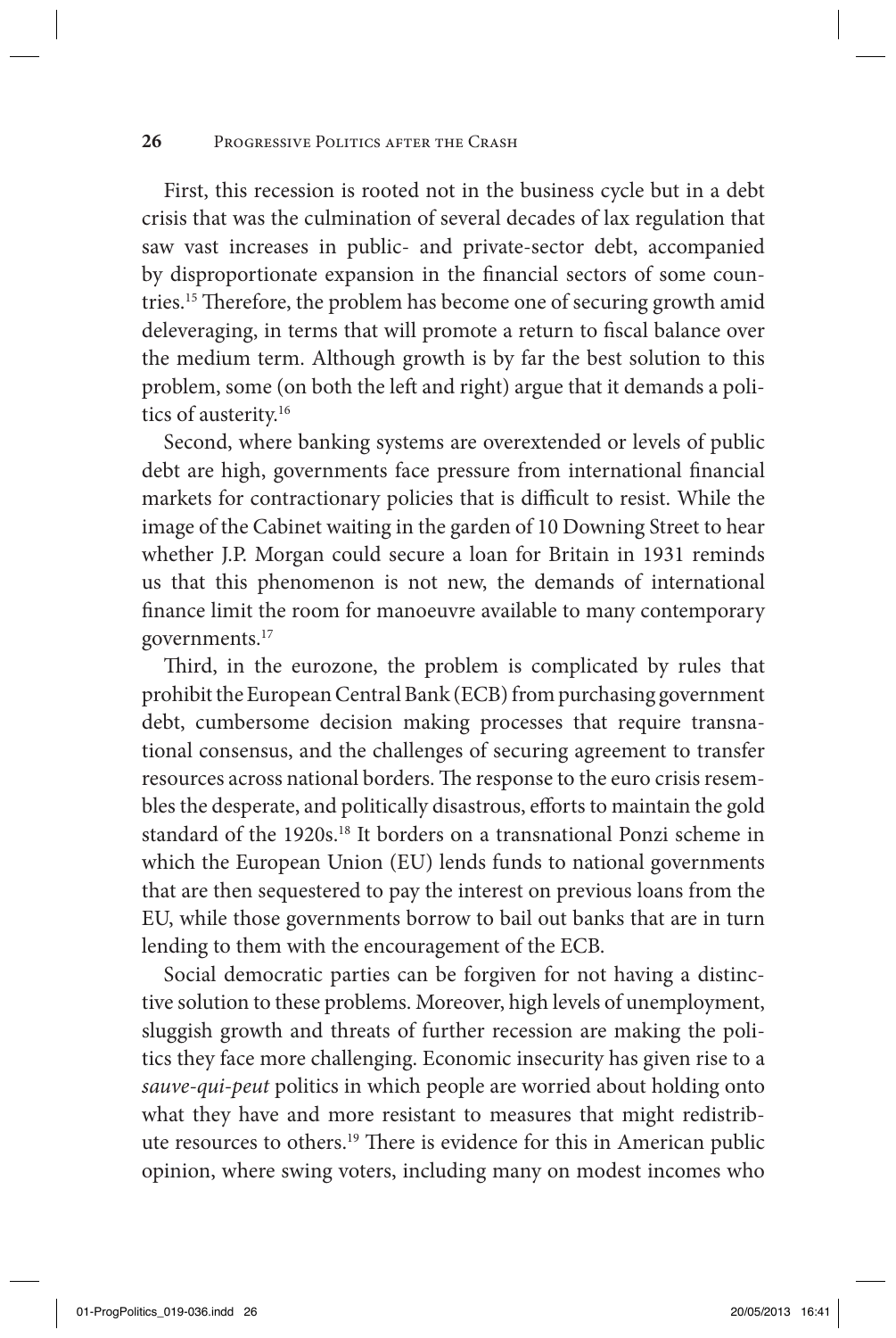#### Renewal in the Post-crisis Landscape **27**



FIGURE 1.3 Attitudes of swing voters relative to those of Obama and Romney supporters, 2012. The original figure explanation reads: 'Each line shows the position of swing voters relative to the positions of Obama and Romney supporters on each of 14 values indices based on related survey questions. On most issues, opinions of swing voters fall squarely between those of Obama and Romney supporters. On others they tilt closer to Obama voters or Romney voters.'

*Source:* Pew Research Center, *Trends in American Values 1987–2012* (Washington: Pew Research Center, 2012).

are natural Democrats, were drawn to the Republican Party in 2012's presidential campaign, not by the religious or moral concerns usually cited but by the strong stance that party took against redistribution (see Figure 1.3). In much the same way, economic hard times tend to increase hostility to immigrants.<sup>20</sup> These developments pose special dilemmas for social democratic parties because they evoke a 'fear of falling' that the radical right can exploit to attract working-class voters.<sup>21</sup>

Some of the effects can be observed in the bitter polarisation of political debate in the US, where a battle rages between Republicans committed to reducing social spending and Democrats trying to preserve the social safety net. In continental Europe, electoral systems built on proportional representation sustained generous welfare states in good times,

01-ProgPolitics\_019-036.indd 27 20/05/2013 16:41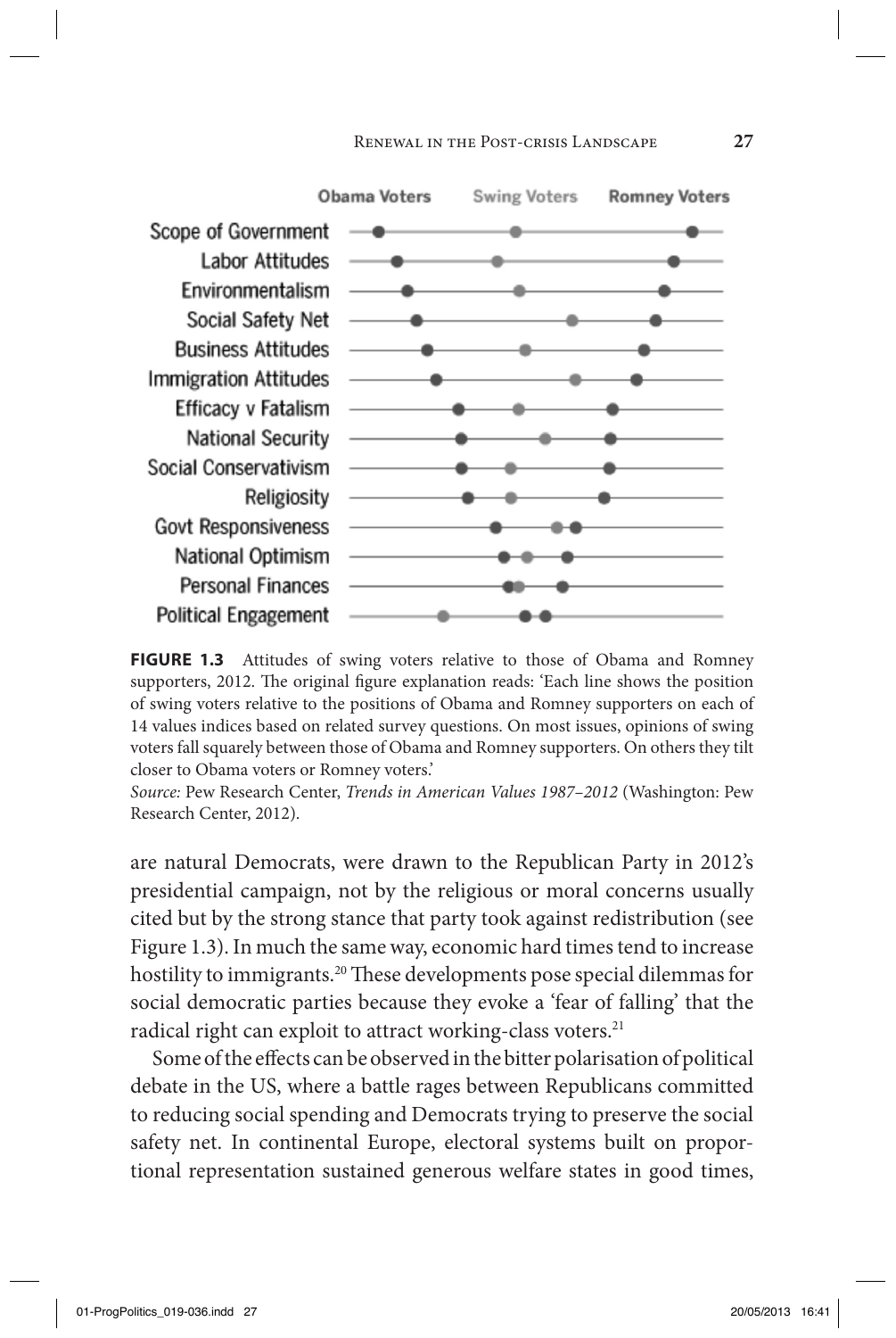but, during the politics of bad times, these systems have given legislative footholds to the radical right. In many countries, politics has not been so ugly since the 1930s.

# **The Limits of Technocratic Social Democracy**

In this context, social democrats face the challenge of devising programmes that will promote sustainable economic growth and an imagery of social justice appropriate for the twenty-first century. This is easier said than done and these programmes have to be tailored to the circumstances of each country. But some elements of the current conjuncture offer opportunities for social democracy. Unlike the recession of the 1970s, the current crisis cannot be blamed on the failure of state intervention. Instead, it has dealt a severe blow to the overweening faith in markets that was a fixture of the neo-liberal era. Survey evidence suggests that many people blame the crisis on the banks at least as much as they do on governments, and support for 'free markets' is waning in many countries (see Table 1.1). This crisis is also associated with rising levels of income inequality: many people resent the high rates of pay in the financial sector and more than a few wonder why the banks were bailed out when individuals were not.

|                | Percentage completely or mostly agree |      |      |                       |                       |
|----------------|---------------------------------------|------|------|-----------------------|-----------------------|
|                | 2007                                  | 2010 | 2012 | $2007 - 12$<br>change | $2010 - 12$<br>change |
| <b>Britain</b> | 72                                    | 64   | 61   | $-11$                 | $-3$                  |
| Czech Republic | 59                                    |      | 50   | _9                    |                       |
| France         | 56                                    | 67   | 58   | $+2$                  | $-9$                  |
| Germany        | 65                                    | 73   | 69   | $+4$                  | $-4$                  |
| Greece         |                                       |      | 44   |                       |                       |
| Italy          | 73                                    |      | 50   | $-23$                 |                       |
| Poland         | 68                                    | 68   | 53   | $-15$                 | $-15$                 |
| Spain          | 67                                    | 62   | 47   | $-20$                 | $-15$                 |
| US             | 70                                    | 68   | 67   | $-3$                  | $-1$                  |

**Table 1.1** Support for Free Markets 2007–10.

*Source:* Pew Research Center, *European Unity on the Rocks* (Washington: Pew Research Center, 2012).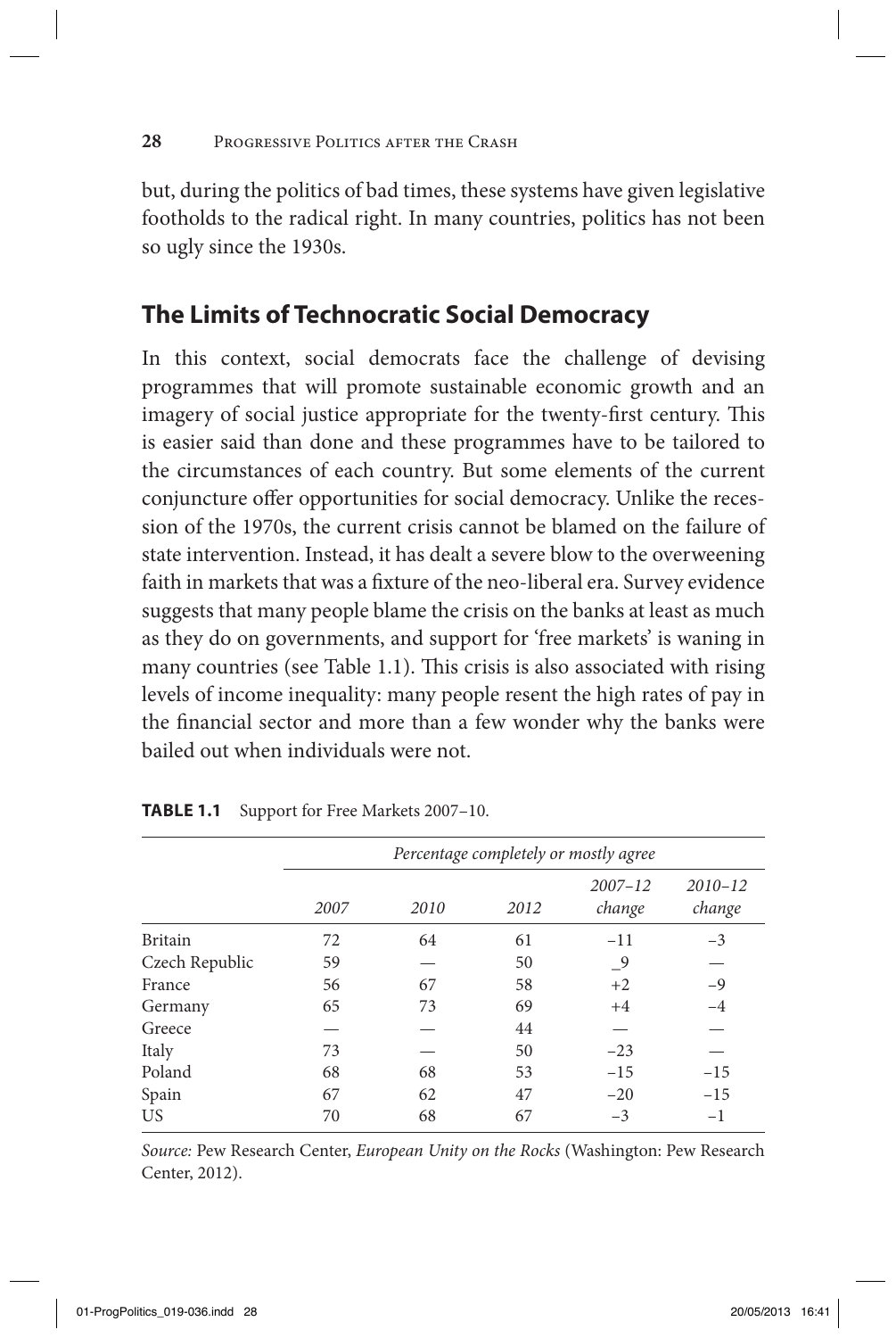In other words, the faith in free markets that was a dominant element of the neo-liberal creed has been shaken, and there is a new willingness to believe that governmental initiatives can make important contributions to economic growth. Social democrats should respond to this, especially in the Anglo-American democracies, by making a new commitment to public investment, understood to mean investment in human as well as material infrastructure. In countries like the US, the need to replace ageing physical infrastructure is manifest, and this kind of commitment evokes a distinctively social democratic confidence in the ability of states to advance social welfare. Although some might claim that the demands of austerity stand in the way of such policies, the best way to reduce debt is to inspire growth. Where real interest rates are at unprecedented lows, borrowing to make public investments offering higher returns than the cost of the loans makes eminent sense.<sup>22</sup>

However, social democrats need more than good sense. They can speak effectively to those disillusioned with neo-liberal policies and the politics of self-interest only by articulating a moral vision of a better society focused not only on what states can do for societies but also on how better societies can be built. The technocratic social democracy of previous decades, marked by claims to operate market economies as efficiently as the right, has reached its limits. In this context, one of the central pillars of the social democratic vision should be its commitment to fairness – understood as equal treatment, fair dealing, respect and equal opportunity (long a core social democratic value). In the wake of a new gilded age, this could again be the keystone of progressive platforms. Many people are animated today by a diffuse sense of unfairness, born of promises not kept and expectations unfulfilled. In the developed democracies, markets have not delivered ordinary citizens many returns.

What matters most in substantive terms is equality in life-chances, the central element of a fair society, now threatened by a market culture gone wild. Despite the rhetoric linking markets to meritocracy, the income inequality generated by unfettered competition has eroded equality of opportunity. Recent studies show that intergenerational mobility varies inversely with the level of income inequality across nations, and in many societies social mobility is stagnant or declining (see Figure 1.4).23 In short, highly unequal incomes do not simply confer privilege;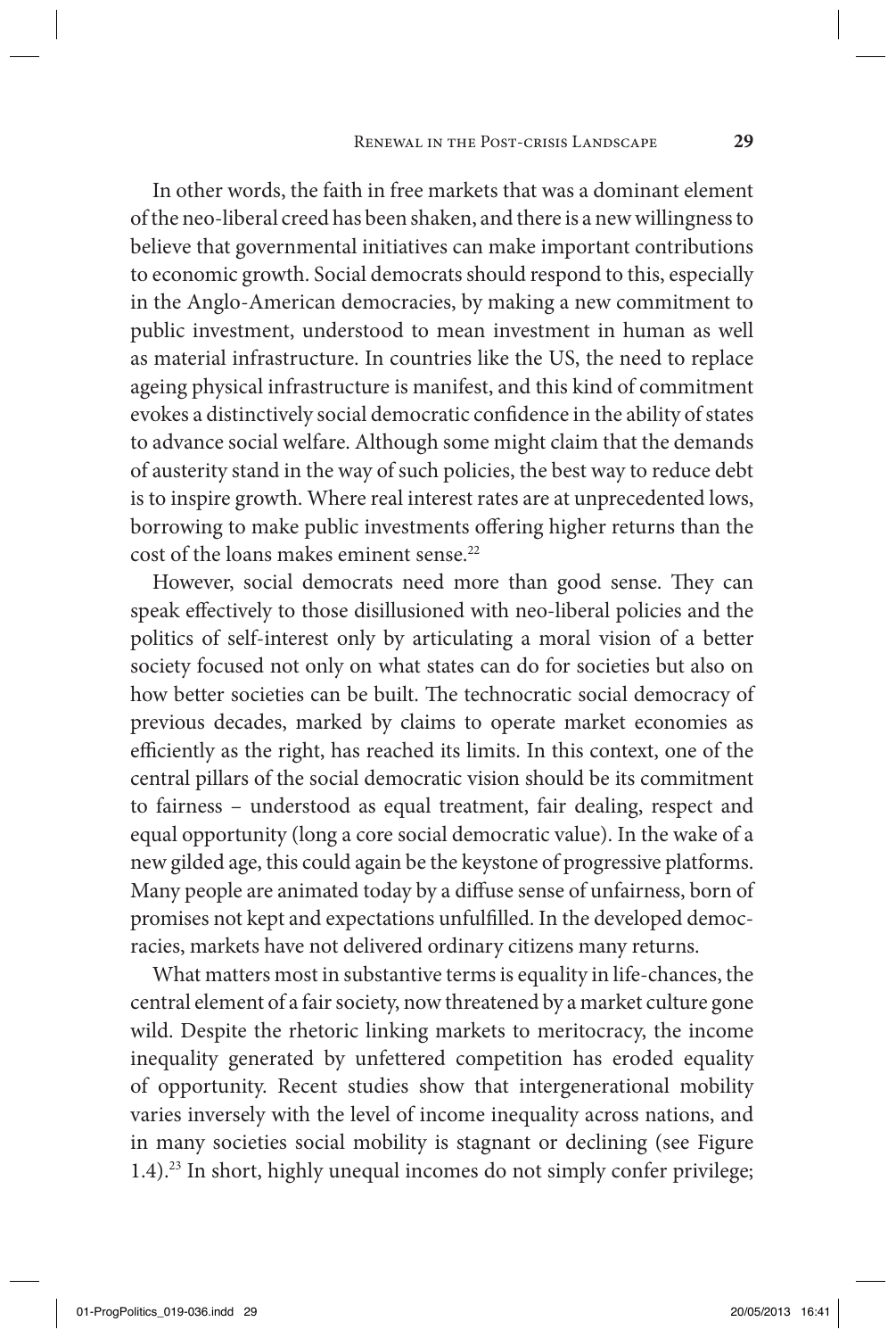### **30** Progressive Politics after the Crash



**FIGURE 1.4** The relationship between income inequality and social mobility. *Source:* Alan Krueger, 'The rise and consequences of inequality in the United States'. **<AQ2>** Presentation, 12 January 2012.

they perpetuate it, as children without access to good housing, effective schools, solid career tracks or parents with time off work and dedicated to them are unable to find footholds to a secure life. In this context, the incomes of the very rich may not matter much to the facts on the ground for most people, but they symbolise a fundamental unfairness about which social democrats should be thinking and talking.

That conversation may not always be comfortable, however, because this is not simply a matter of redistribution as usual. The challenge is to rethink what people owe one another, with a view to refashioning the social contract for a new century. Some long-standing policies may have to be reconsidered. Western welfare states, for instance, are typically more generous towards the elderly than the young. Unemployed youth in Europe might well have the impression that welfare states are a preserve for the old, and the American Tea Party movement is partly an effort by the elderly to defend their Medicare benefits at the cost of providing health insurance to the young.<sup>24</sup> Thus, complex issues of intergenerational redistribution are involved in rewriting the social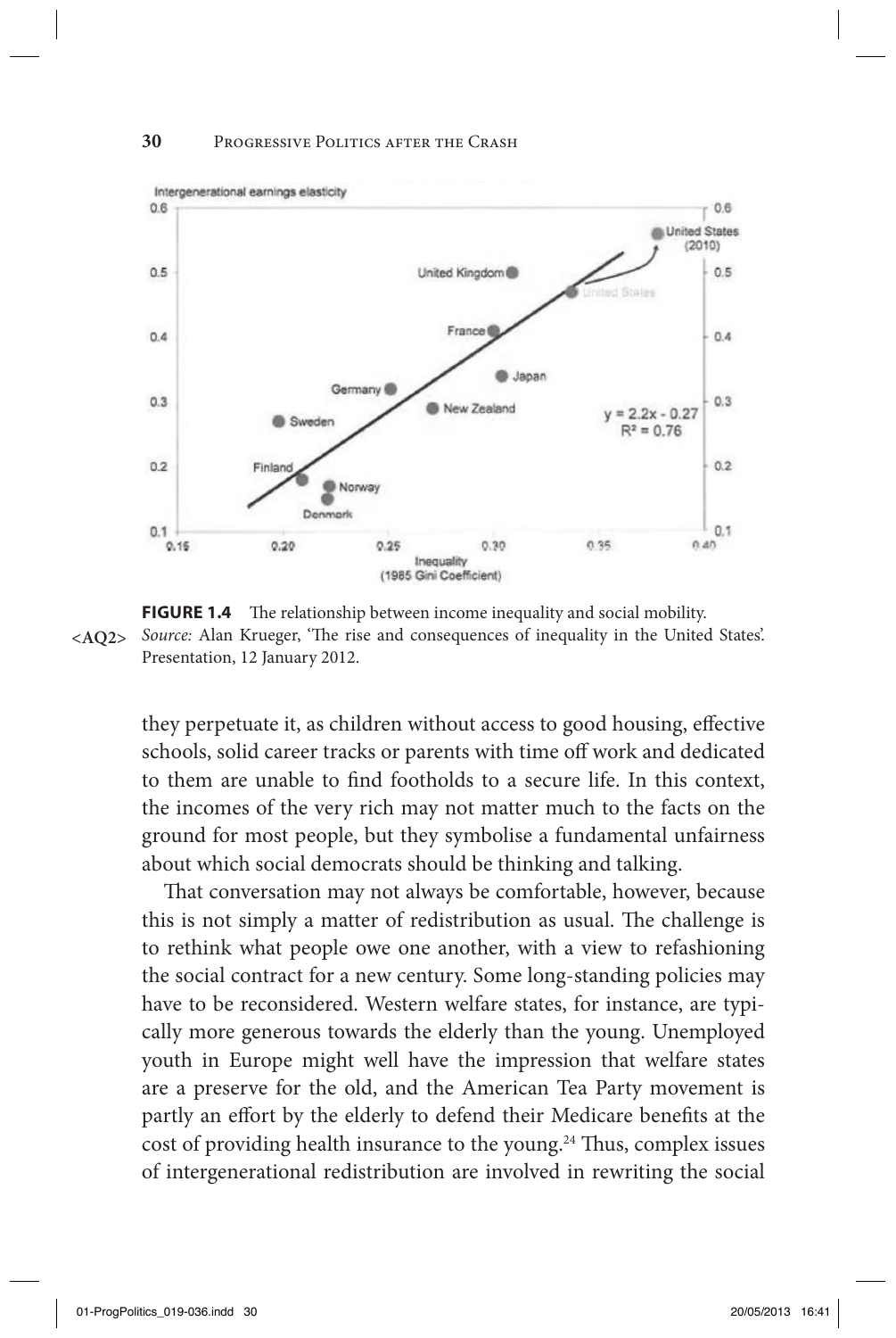contract, especially in economies facing high levels of debt and slow rates of growth.

In much the same way, Europeans have to decide what they owe to citizens of other member states. In the context of the Euro crisis, does social solidarity stop at national borders? And, after decades in which racial inequality, which is still serious, was the primary focus of attention, Americans are now discovering gaps in educational achievement across social classes that loom even larger than those across races.<sup>25</sup> Social democracy has to construct a new understanding of social justice for an era profoundly different from the prosperous age following World War II, when its modern principles were forged. The challenge is to confront rather than avoid these dilemmas.

### **Active Government and Social Imagination**

In the Anglo-American democracies, a case will also have to be made for the effectiveness of active government. One of the principal impediments to the social democratic project is the prevalent view, pounded into people by three decades of neo-liberalism, that government is part of the problem rather than the solution. In contemporary economic doctrine, governments appear primarily as sources of inefficiency in the economy. While that is a minority view in parts of Europe, elsewhere it is an ideological totem that will not disappear overnight. The argument for effective government will have to be made, in new and inventive ways, by intellectuals and politicians.

Here, the concept of a government that is investing in its people, with a view to making a better future for all of them, has real promise. Although too often used to dress up policies designed to force people into deadend jobs, the idea of social investment still has power. It deserves to be rescued and applied in programmes that confer new skills and seed new enterprises.26 Public facilities (such as libraries, neighbourhood sports halls, extramural learning programmes and health clinics) have pay-offs that extend into the community well beyond their immediate users. It is time to give new meaning to the notion of public services.

Moreover, if the objective is a fairer society, governments can do more than redistribute, and social democrats offer more on this front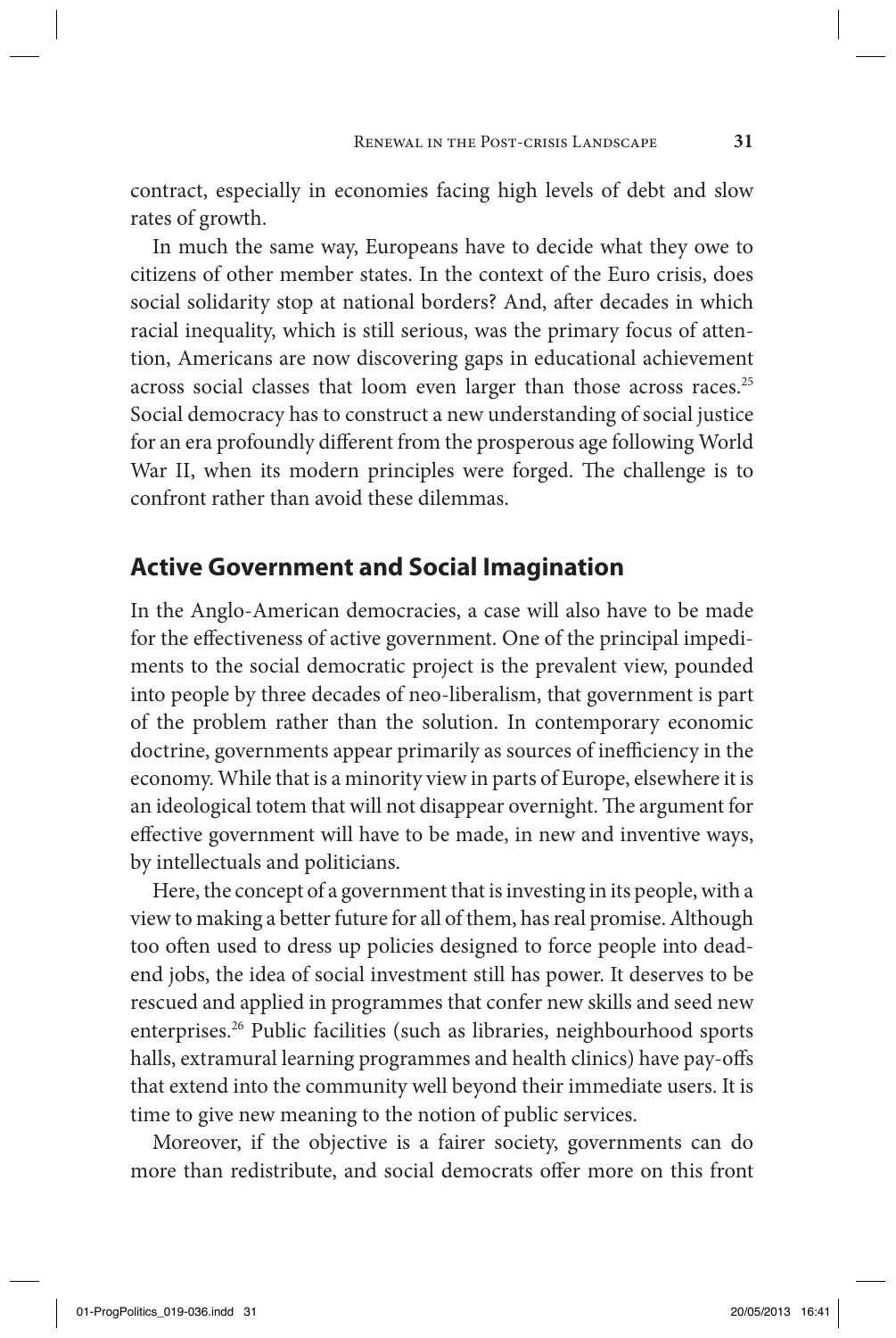### **32** Progressive Politics after the Crash

than their opponents. After three decades in which market principles have penetrated ever more spheres of social life, people yearn for more decent social relations, which vacuous aspirations for a 'Big Society' are unlikely to supply. The social capital embodied in Britain's robust voluntary sector, for instance, was long dependent on how governments funded social services.<sup>27</sup> Ordinary people draw social resources, crucial to their health and well-being, from social connections in the local community, and studies suggest that these can be augmented or eroded by public policy.<sup>28</sup> Thus, governments attentive to the conservation of social, as well as natural, resources can make it easier for people to help themselves. As Jacob Hacker observes in this volume and elsewhere, the burden on governments to redistribute can also be reduced by regulations that ensure the distribution of market resources is more equitable.29 By mandating private pensions that are more generous, higher minimum wages and better working conditions, governments can create fairer societies where new norms of social justice take hold.

To sustain such endeavours, however, social democratic parties need social allies. One of the most striking developments during the neo-liberal era has been the collapse of trade unions. Their membership is now half of what it was across the OECD three decades ago. As a result, people who once earned a decent wage no longer do so and many countries have seen their most prominent tribunes for social justice enfeebled.<sup>30</sup> It is time for progressive governments to acknowledge that trade unions are not only important political allies but also bulwarks for fairness in the allocation of resources that progressive societies cannot do without.

Ultimately, the construction of such a society is not simply a matter of allocating resources but one of constructing a moral vision of what people in a common community of fate owe one another. The effects of the current crisis have exposed many of the neo-Victorian myths in the social vision of neo-liberalism. And, if one legacy is still a residual cynicism about what governments can do and how people should behave, another is a void in the social imagination that deserves to be filled by something more than simple-minded nationalism. That is a task for which social democracy is in many ways fitted. As a General Secretary of the British Labour Party famously said, that party has long owed more to Methodism than to Marxism. If it is to appeal to a new electorate,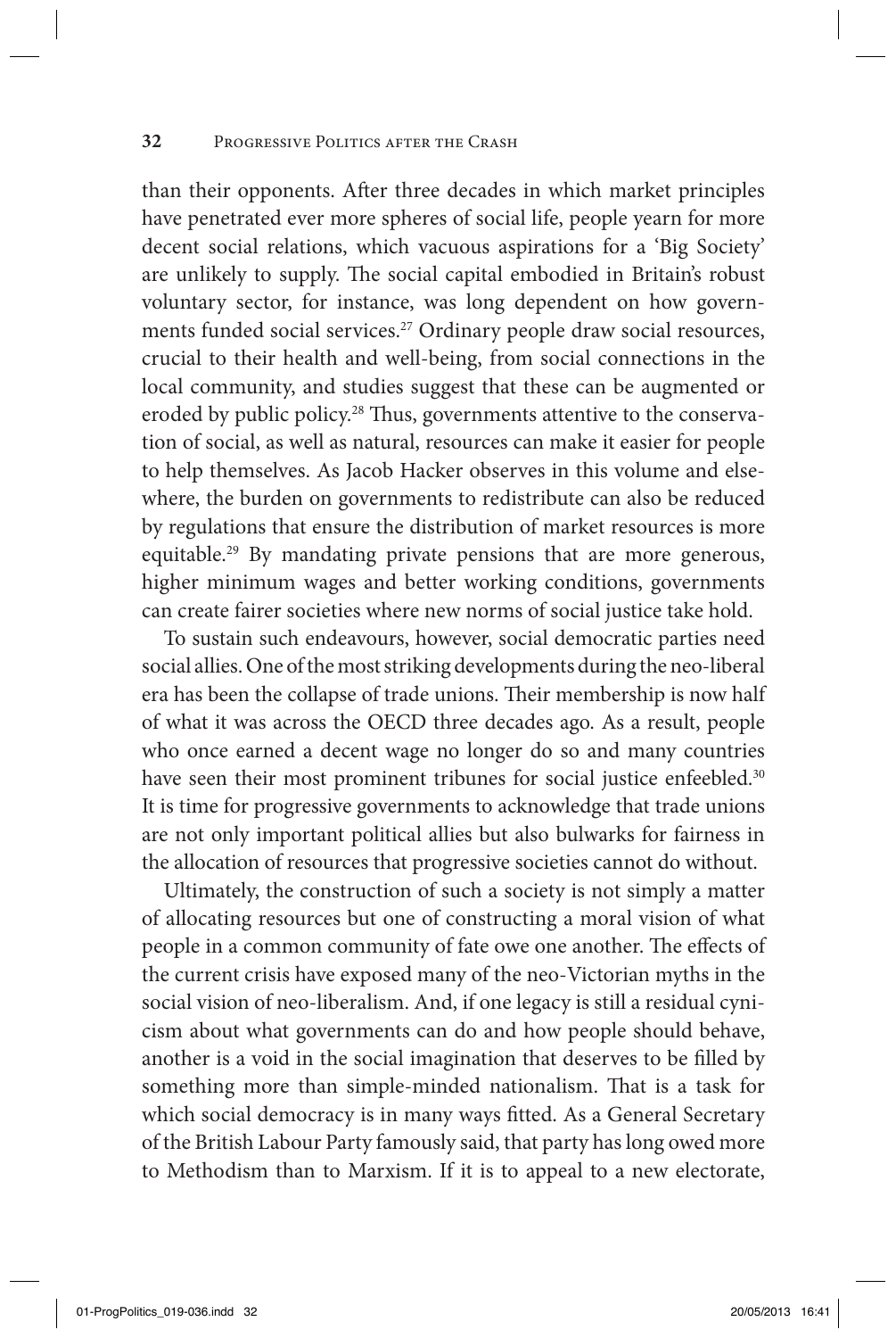its leaders will have to explain why social democracy is important in human and moral terms. Compassion can be as powerful a force in politics as cynicism, and people will respond to calls to create a better society. In this respect, the fate of social democracy lies in its own hands. The failure of market-oriented policies provides a new opening, but to step through it political progressives will have to shake off the shibboleths of their own past and evoke the passions to improve the world that can inspire new generations.

# **Notes**

- 1. I am grateful to Michael McTernan and Rosemary C.R. Taylor for comments on an earlier draft.
- 2. Donald Sassoon, *100 Years of Socialism: The West European Left in the Twentieth Century* (London: I.B.Tauris, 1996); Gerassimos Moschonas, *In the Name of Social Democracy* (London: Verso, 2002); Sheri Berman, *The Primacy of Politics: Social Democracy and the Making of Europe's Twentieth Century* (New York: Cambridge University Press, 2006).
- 3. T.H. Marshall, *Citizenship and Social Class and Other Essays* (Cambridge: Cambridge University Press, 1950); Anthony Crosland, *The Future of Socialism* (London: Jonathan Cape, 1956).
- 4. Andrew Martin, 'The dynamics of change in a Keynesian political economy: the Swedish case and its implications', in C. Crouch (ed.), *State and Economy in Contemporary Capitalism* (London: Croom Helm, 1979); John Goldthorpe, *Social Mobility and Class Structure in Modern Britain* (Oxford: Clarendon Press, 1987).
- 5. Samuel H. Beer, *Patterns of Government* (New York: Random House, 1974).
- 6. Michel Crozier, Samuel P. Huntington and Joji Watanuki, *The Crisis of Democracies* (New York: New York University Press, 1974).
- 7. David Harvey, *A Brief History of Neoliberalism* (Oxford: Oxford University Press, 2005); Colin Crouch, *The Strange Non-Death of Neo-Liberalism* (Cambridge: Polity Press, 2011).
- 8. Evelyn Huber Stephens and John Stephens, *Development and Crisis in the Welfare State* (Chicago: University of Chicago Press, 2001).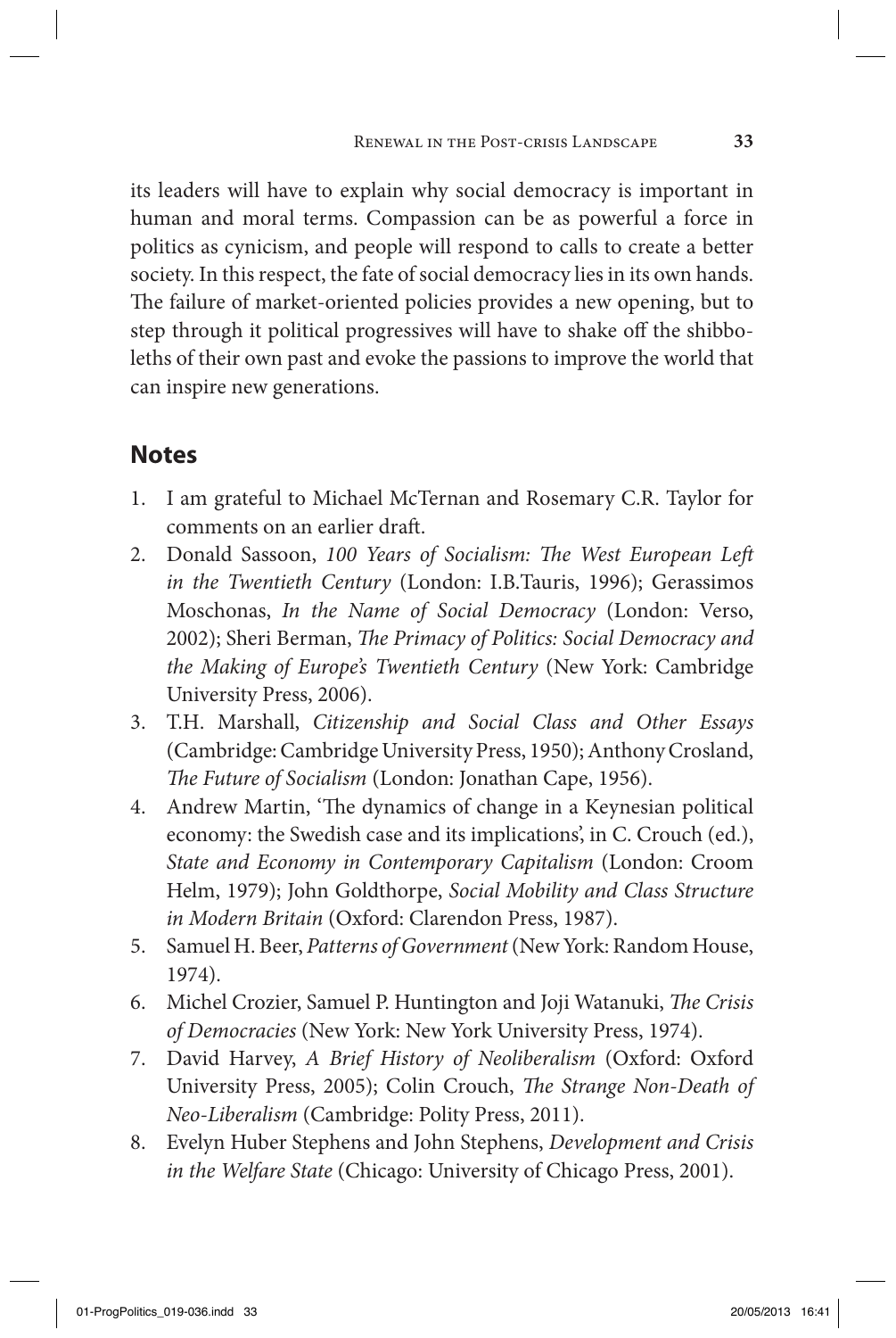- **34** Progressive Politics after the Crash
- 9. Peter A. Hall, 'The political origins of our economic discontents: contemporary adjustment problems in historical perspective', in M. Kahler and D. Lake (eds), *Politics in the New Hard Times* (Ithaca: Cornell University Press, 2013).
- 10. Ronald Inglehart, *Culture Shift in Advanced Industrial Society* (Princeton: Princeton University Press, 1990); Herbert Kitschelt and Philipp Rehm, 'Economic redistribution and socio-political governance: when and where do second dimension voter alignments matter?' Paper presented to the Conference of Europeanists, Montreal (April 2010).
- 11. Peter A. Hall, 'The politics of social change in France', in P.D. Culpepper, P.A. Hall and B. Palier (eds), *Changing France: The Politics that Markets Make* (Houndsmills: Palgrave Macmillan, 2006), pp. 1–26.
- 12. Cf. Anthony Giddens, *The Third Way and Its Critics* (Cambridge: Polity Press, 2000).
- 13. Jane Jenson and Denis Saint-Martin, 'New routes to social cohesion? Citizenship and the social investment state', *Canadian Journal of Sociology* 28/1 (2003), pp. 77–99.
- 14. Gøsta Esping-Andersen, *Politics Against Markets: The Social Democratic Road to Power* (Princeton: Princeton University Press, 1988).
- 15. Menzie D. Chinn and Jeffry A. Frieden, *Lost Decades: The Making of America's Debt Crisis and the Long Recovery* (New York: Norton, 2011).
- 16. Wolfgang Streeck, 'The crises of democratic capitalism,' *New Left Review* 71 (2011), pp. 5–29.
- 17. Cf. Ralph Miliband, *Parliamentary Socialism: A Study in the Politics of Labour*, 2nd edn (London: Merlin Press, 1972), p. 138 *et passim*.
- 18. Cf. Karl Polanyi, *The Great Transformation: Political and Economic Origins of Our Time* (Boston: Beacon Press, 1944).
- 19. James Alt, *The Politics of Economic Decline* (New York: Cambridge University Press, 1979); Amos Tversky and Daniel Kahneman, 'Loss aversion in riskless choice: a reference-dependent model,' *Quarterly Journal of Economics* 106/4 (1991), pp. 1039–61.